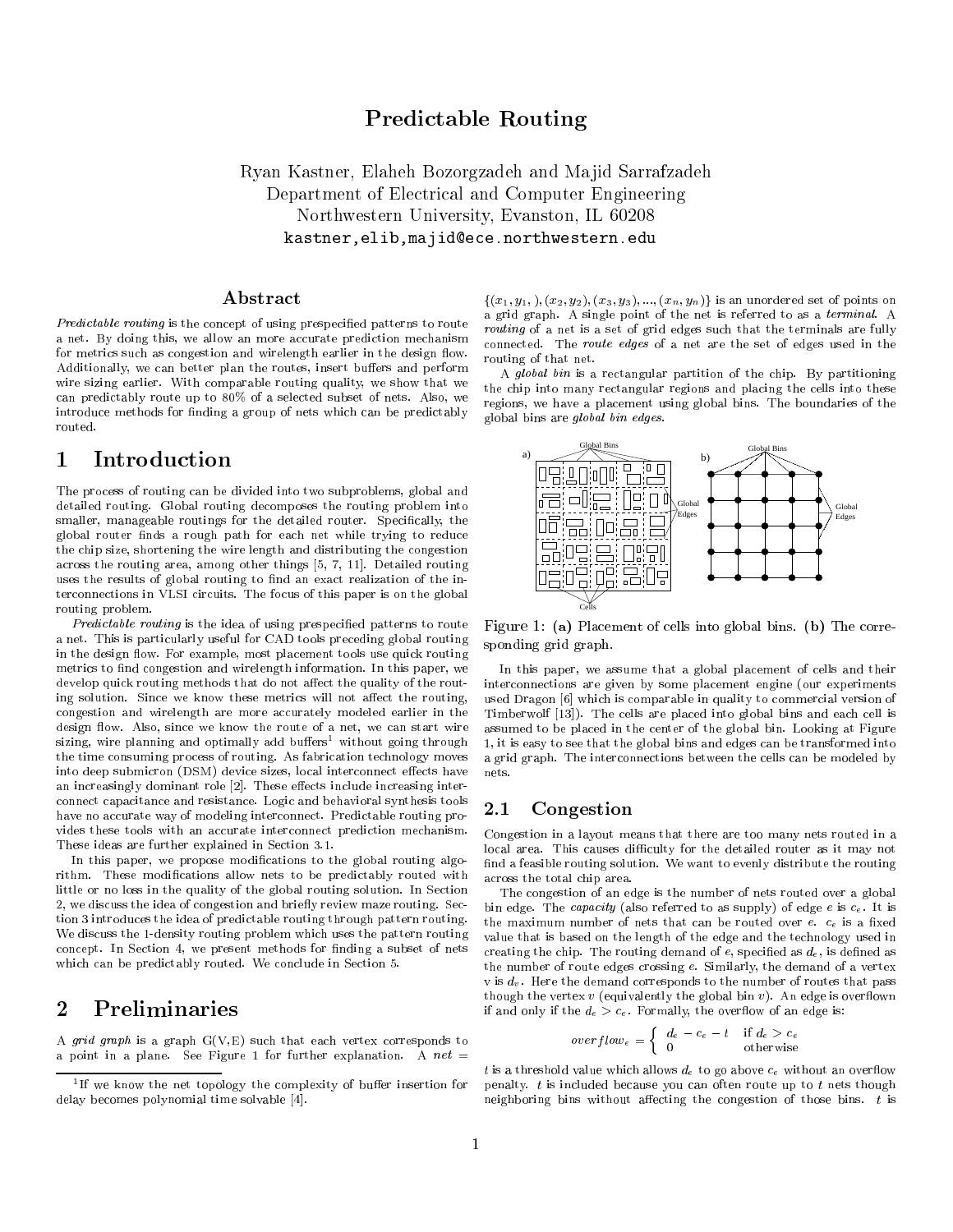usually a small constant (approx. 2-5). Using the global bin and global edge notation, the total overflow of a routing is:

$$
overflow = \sum_{e=1}^{n} overflow_e
$$

where n is the number of bin edges. The total overflow reflects the shortage of routing resources for a particular set of edge capacities. A routing with a minimized total overflow is one of the objectives of our global router. Our industrial experience shows that total overflow is a good measure of congestion.

## 2.2 Global Maze Routing

We implemented a global maze router. The maze router takes every net and routes them one at a time according to a cost function.

$$
overflow_{route} = \sum_{e \in RouteEdges} overflow_e
$$
  
\n
$$
length_{route} = | RouteEdges|
$$
  
\n
$$
cost_{route} = \alpha \times overflow_{route} + length_{route}
$$
  
\n
$$
cost_{total} = \sum_{allnets} cost_{route}
$$

There is a tradeoff between minimizing overflow and minimizing wire length. Ideally, you could minimize both concurrently. Most often this is not possible. Our cost function can solely minimize wire length (set  $\alpha = 0$ ). Likewise you can minimize overflow by setting  $\alpha \gg 1$ . We found that varying  $\alpha$  from 10 to 100 minimizes the total overflow while keeping the wire length minimal.

For nets with more than two-terminals, we use Steiner trees to partition the net into a set of two-terminal nets. There is much research on Steiner trees and the Steiner minimal tree (SMT), a Steiner tree with minimum total cost. Our methods can use any SMT algorithm for two terminal decomposition.

Each net is given an initial route and then a rip-up and reroute phase is applied to further minimize the total overflow. This technique (or variants of it) appears in most global routers in order to deal with the net ordering problem [10]. During rip-up and reroute, the bin edges are sequentially searched. If an edge is overflown, then all of the nets that pass through that edge are ripped and rerouted. This process continues until the total cost converges to a local minimum. That is, if the total cost does not decrease (the goal is to minimize the total cost) after  $\lambda$ iterations, the rip-up and reroute process has completed. We found that a  $\lambda$  of 200 gave good results for the designs that we tested. Larger designs may need an increased  $\lambda$  which decreases the chance of getting stuck in a local minimum. In general, smaller designs can afford to decrease  $\lambda$ which would decrease the runtime.

### Predictable Routing 3

### 3.1 Pattern Routing

Pattern routing is the notion of using predefined patterns to route twoterminal nets. Usually these are simple patterns such as a L-shaped (sometimes called 1-bend) or a Z-shaped pattern (2-bends, route re stricted within bounding box) as shown in figure 2. stricted within bounding box) as shown in gure 2.

Patterns can speed up the global routing process. Instead of maze  $3.2$ routing every net, we pattern route a portion of the nets. In general, maze routing will consider many bins that the final route will not actually use. When using pattern routing, only a constant number of edges are searched for overflow information. For example, L-shaped pattern routing will only search the edges on the bounding box of the two-terminal nets. Then, depending on cost of these edges, it will choose the upper-L or lower-L and place the route there. Similarly, Z-shaped pattern routing needs to search the edges on the perimeter and inside the two-terminal bounding box. On the other hand, maze routing will search every edge (on the worst case). Therefore, pattern routing has a better upper bound

| (a) |  |  | (b) |  |  |
|-----|--|--|-----|--|--|
|     |  |  |     |  |  |
|     |  |  |     |  |  |
|     |  |  |     |  |  |
|     |  |  |     |  |  |

 $\mathcal{L}$  is a set  $\mathcal{L}$  . The shaped routing of 2 two-terminal networks  $\mathcal{L}$  to  $\mathcal{L}$ Z-shaped routing of 2 nets.

on runtime complexity. We found that on average, the pattern routing approach searches fewer edges than the maze router. We formally summarize the complexities:

- 1. Given a net  $n = \{(x_1, y_1), (x_2, y_2)\}\$ and a grid graph G(V,E).
- 2. Let A be the edges on and within the bounding box of  $n. A \subseteq E$ .  $|A| = 2 \cdot |x_1 - x_2| \cdot |y_1 - y_2| + |x_1 - x_2| + |y_1 - y_2|$
- 3. Let P be the edges on the bounding box of n. P  $\subseteq$  A.  $|P|$  =  $2 \cdot (|x_1 - x_2| + |y_1 - y_2|)$
- 4. Maze routing  $O(|E|)$
- 5. L-shaped pattern routing  $O(|P|)$
- 6. Z-shaped pattern routing  $O(|A|)$

Theorem 3.1:  $|P| < |A| < |E|$ . **Proof:** The proof is trivial since, by definition,  $P \subseteq A \subseteq E$ .  $\Box$ 

The maze router ensures that the least cost route (according to the cost function) is found. Pattern routing does not give you this luxury. In fact, an L-shaped pattern routing could produce the second worst possible route. This occurs if both the upper-L route and the lower-L route are the two worst paths. Pattern routing will choose the better of these two solutions, giving you a bad routing. In general this is not the case, as our results show.

Another benefit of pattern routing lies in the predictability of a pattern-routed net. If you know that a net will be pattern routed, you can quickly and accurately estimate its route at a higher level. For ex ample, you know that an L-shaped pattern route will take one of two routes. This allows higher level CAD tools, such as the placement or synthesis engines, to estimate routings which will lead to better congestion and area estimates. In order to exploit predictability, the tools need placement information. Many industrial logic synthesis tools are moving towards layout-driven synthesis. Additionally, an academic behavioral level synthesis tool has recently incorporated placement information [12].

With emergence of deep submicron (DSM) fabrication technology, interconnect has an increasingly dominant role. Now the circuit delays are determined by the gate resistance and capacitance as well as the interconnect resistance and capacitance [2]. When optimizing for delay in a circuit, logic synthesis tools look at the critical path and often ignore the interconnect. If we could predictably route the gates on the critical path, then we more accurately estimate the interconnect resistance and capacitance.

The number of vias on a pattern-routed net is fixed. Since vias further increase the capacitance and resistance, it is beneficial to keep them at a minimum. Also, vias negatively affect the routability of the circuit  $[1]$ .

Pattern routing can be used to minimize coupling in global and detailed routing [8].

## 1-density Routing

The 1-density  $(1-d)$  routing problem tries to find a 1-bend routing of two-terminal nets so that no two routings overlap (crossing of wires is allowed). Let us define the 1-density routing problem formally:

- 1. Given a set of two-terminal nets N and a grid graph G(V,E).
- 2. Does there exist a 1-bend routing for every net  $n \in N$  such that  $d_e$  < 1 for every edge e  $\in$  E?

Theoretical aspects as well as detailed description of algorithms for this problem are discussed in [9].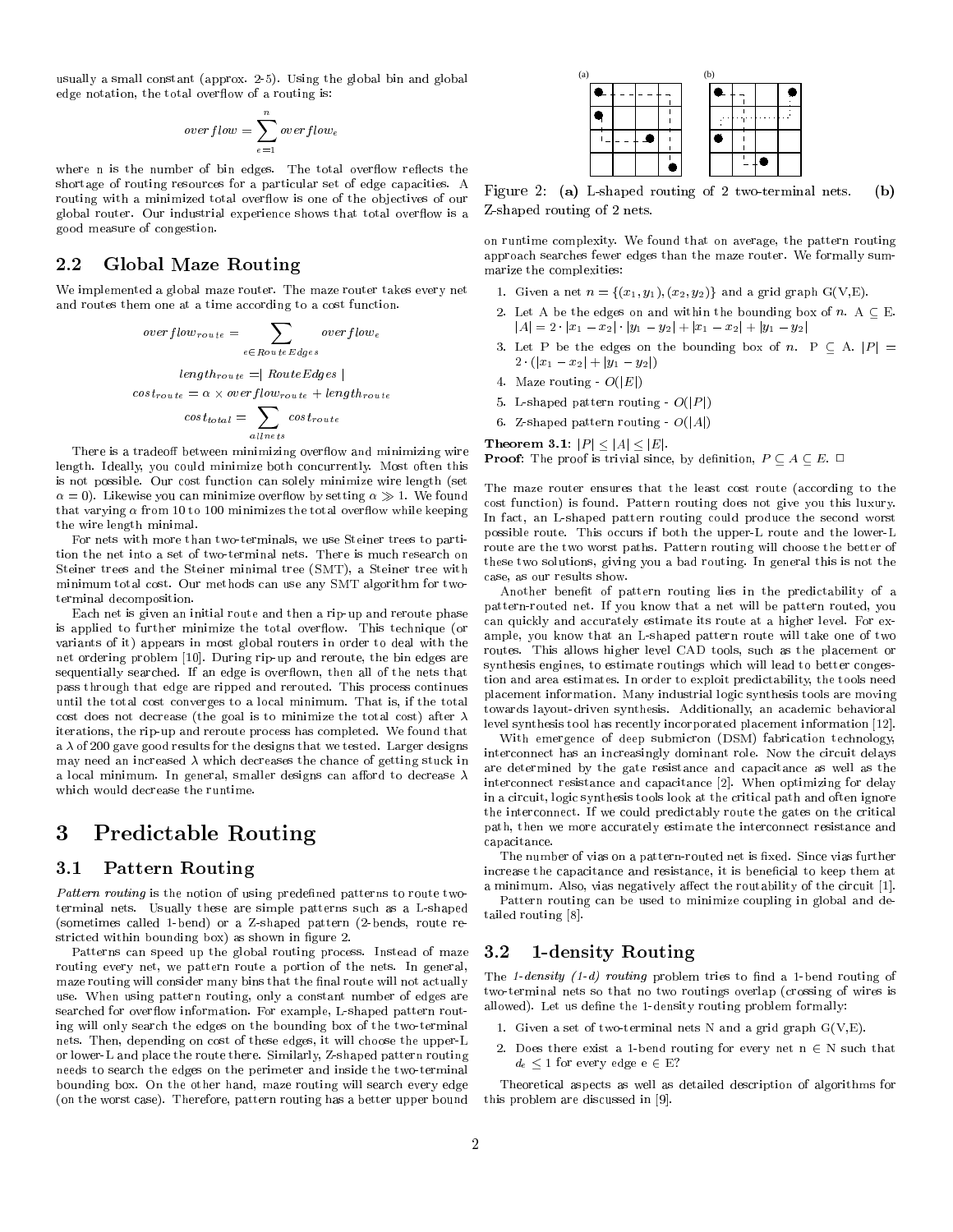### 4Evaluation

In this section, we show the effect of pattern routing on the quality of the routing solution. We show that you can pattern route up to 80% of the nets with smallest bounding boxes while incurring loss of quality. Then, we show how a set of nets that satisfies the 1-density routing problem can be pattern routed without sacricing the routing quality. This gives us the ability to predictably route a subset of all the nets, even if the nets have a large bounding box.

To perform our experiments, we used five MCNC standard-cell benchmark circuits [3] (see Table 1. The circuits were placed into global bins using the Dragon placement engine [6]. Some of the benchmarks (e.g. prim1 and prim1.2) are repeated. Repeated benchmarks differ in the number of global bins; they consist of the same number of nets, cells and pins but may have a completely different placement.

| Data     | Num   | Num   | Num   | Global  |
|----------|-------|-------|-------|---------|
| file     | Cells | Nets  | Pins  | Bins    |
| prim1    | 833   | 1156  | 3303  | 8 X 16  |
| prim1.2  | 833   | 1156  | 3303  | 16 X 16 |
| prim2    | 3014  | 3671  | 12014 | 8 X 16  |
| prim2.2  | 3014  | 3671  | 12014 | 32 X 32 |
| avqs     | 21584 | 30038 | 84081 | 30 X 80 |
| avgs.2   | 21584 | 30038 | 84081 | 80 X 80 |
| biomed   | 6417  | 7052  | 22253 | 20 X 40 |
| biomed.2 | 6417  | 7052  | 22253 | 40 X 40 |
| struct   | 1888  | 1920  | 5407  | 20 X 16 |

Table 1: Benchmark circuit information

For our experimental results, we choose to use L-shaped pattern routing over Z-shaped for a several reasons. First, for two-terminal nets there are only two possible L-shaped routes to consider. The number of Z-shaped routes grows linearly with the bounding box size. Since we are aiming towards predictable routes, L-shaped patterns reduce the choices of routings. Secondly, we want the predictable routes to be chosen quickly. Once again, the time to find the congestion of the routes is  $O(|P|)$  whereas the Z-shaped routes is  $O(|A|)$ . Theorem 3.1 states the  $|P| < |A|$ . Also, our experiments show that the congestion costs using Z-shaped routing gives a congestion that is close to that of L-shaped routings. Figure 3 shows the congestion when we lock a percentage of the nets. We route the locked nets considering every possible route (maze), L-shaped and Z-shaped routes. An experiment was done that locked x% of the smallest (in terms of bounding box) nets. A locked net can only be routed once; it cannot be considered for rip-up and reroute. The locked nets are routed by L-shaped, Z-shaped or maze routings. These nets will choose the route with minimum congestion. After the locked nets are routed, the remaining unlocked nets are maze routed and are considered in the rip-up and reroute stage. The y-axis is scaled to the congestion when there are no locked nets. Therefore, point at (5, 1.10) means that if 5% of the nets are locked, then the congestion is 10% greater than that where every net is maze routed and considered in the rip-up and reroute stage.

We comment on a few observations. Even though pure maze routing has the greatest freedom in terms of finding the least congested solution, the overall algorithm is a heuristic therefore it is not guaranteed to find an optimal solution. Therefore, pattern routing nets may lead the heuristic to better solutions. This is seen in Figure 3. When we lock some of the nets, we get a better overall congestion. The tradeoff between fast routing time, reduced number of routings (better predictability) and quality of solution favors L-shaped routing. Therefore, we will exclusively use L-shaped routing for all of our pattern routing experiments.

Our experiments focused on determining which nets to pattern route while incurring little to no congestion penalty. Our first heuristic (referred to as the Largest First Pattern Route or LFPR heuristic) split the multi-terminal nets into two-terminal nets and sorted them from largest bounding box to smallest bounding box. Then, we pattern routed the  $x\%$ largest nets while maze routing the rest of the nets. The pattern routed nets were not rerouted during the rip and reroute phase. As shown in Table 2, pattern routing large nets gives unfavorable overflow results. If you pattern route only the largest 5% of the nets, your overflow increases



Figure 3: Comparison of congestion using maze, l-shaped orz shaped routing. The x-axis is  $%$  of fixed nets, the y-axis is overflow compared to maze routing every net.

 $\frac{2787}{7787}$  = 21% over maze routing every net. A similar trend occurs as you increase the pattern route percentage. Pattern routing only 20% of the nets results in an overflow over 36% larger than the 0% overflow. (Note, the 0% pattern route is exactly equivalent to maze routing every net; the rip and reroute stage will consider every net.)

| Datafile | $0\%$ | $5\%$ | 10%  | 15%  | 20%  |
|----------|-------|-------|------|------|------|
| prim1    | 70    | 34    | 35   | 46   | 41   |
| prim1.2  | 383   | 26    | 35   | 53   | 57   |
| prim2    | 117   | 79    | 130  | 133  | 138  |
| prim2.2  | 675   | 199   | 272  | 330  | 328  |
| avqs     | 115   | 149   | 198  | 290  | 346  |
| avgs.2   | 3148  | 722   | 1002 | 1220 | 1238 |
| biomed   | 3024  | 283   | 285  | 327  | 339  |
| biomed 2 | 22    | 126   | 214  | 248  | 295  |
| struct   | 233   | 47    | 98   | 131  | 153  |
| total    | 7787  | 1665  | 2269 | 2778 | 2935 |

Table 2: Congestion Data for Largest-First Pattern Route heuristic. 0% is the base case congestion. The remaining results take the congestion and subtract the base case congestion. So 34 means a total congestion of  $70+34=104$ 

The Smallest First Pattern Route (SFPR) heuristic gave encouraging results. This heuristic is similar to LFPR except here, we sort the two terminal nets from smallest to largest. Thus, an LFPR of 5% will pattern route the smallest 5% of the nets. Referring to Table 3, we can see that we can pattern route up to 80% of the nets with only a small increase in over
ow. In fact, pattern routing the small nets actually leads to better overflow results! These results further confirm our previous statement that pattern routing can lead the maze router to better overflow solution. that pattern routing can lead the maze router to better over
ow solution.

This SFPR heuristic results may seem surprising. Looking at Table 4, you can see the percentage of the total route length that the smallest x% of the nets comprises. Even when you pattern route the smallest 90% of the nets, the route length of these small nets is, on average, only 58.32% of the total route length. This means that the remaining 10% of the nets that are maze routed are much longer than the short nets. This allows the maze router enough freedom to find a good routing, even when  $90\%$  of the nets are fixed. This gives some insight as to why the LFPR heuristic does not work. If you fix the long nets to a pattern, you greatly reduce the routing freedom that the maze router needs to produce a good route. Since the small nets are close in physical proximity, there are limited number of routes that these nets could take. Therefore, the maze router may find a less congested solution, but due to the small number of feasible routes, the pattern route solution will not signicantly vary from the best (i.e. maze-routed) solution. Additionally, small nets are often entirely located within a congested region. In this case, any shortest length path will be essentially equivalent in terms of overflow minimization. Since there is no quality improvement using maze routing, the pattern route is preferable due to its faster run